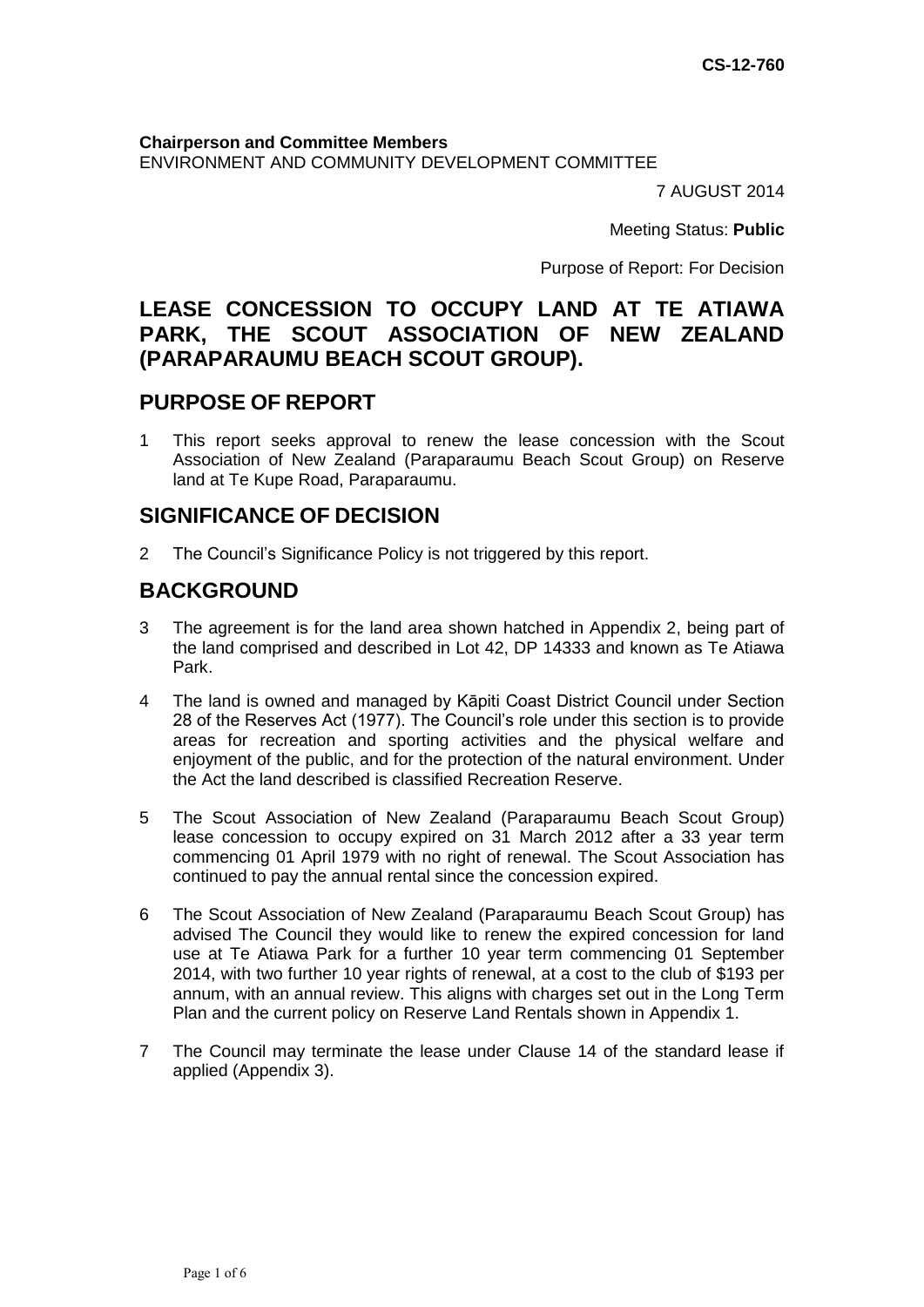# **CONSIDERATIONS**

#### **Issues**

- 8 A "concession" by definition is a permit, lease or licence which allows any activity authorised by the concession document under the provisions of Sections 54 and 59A of the Reserves Act 1977.
- 9 There are limitations on activities that are permitted on this site subject to the Reserves Act 1977. The activities proposed are consistent with the Act's land classification which is designated recreation reserve.
- 10 The Paraparaumu Beach Scout Group has had a concession to occupy land on Te Atiawa Park since April 1979. The area to be occupied is shown in Appendix 2.
- 11 It is proposed the concession activity will continue to provide a space solely for the purposes associated with The Scouting Association of New Zealand (Paraparaumu Beach Scout Group).

#### Financial Considerations

12 The lease will include annual rental to be paid at the appropriate rate set annually by the Council in either the Long Term Plan or Annual Plan. Costs associated with preparing a new lease are required to be covered by the Lessee.

### Legal Considerations

13 New lease documentation will be drafted and will be reviewed by the Council's legal advisor before being presented to the Scout Association for signing.

#### **Delegation**

14 The Committee may make a decision under the following delegation in Section B.1. paragraph 7.3 of the Governance Structure:

"Authority to exercise the functions, powers and duties of the Council under the Reserves Act 1977 or any other statute, regulation or bylaw relating to the management and control, maintenance and operation of parks and reserves, except as delegated to Community Boards or officers. This authority encompasses the power to: grant leases for reserve land."

### **Consultation**

15 As this is a renewal of an existing occupation of 33 years neither the Paraparaumu/Raumati Community Board, community or other agencies have been consulted in this matter. The Chair of the Paraparaumu/Raumati Community Board has provided informal feedback and is supportive of the renewal.

#### Policy Implications

16 There are no policy issues arising from this decision.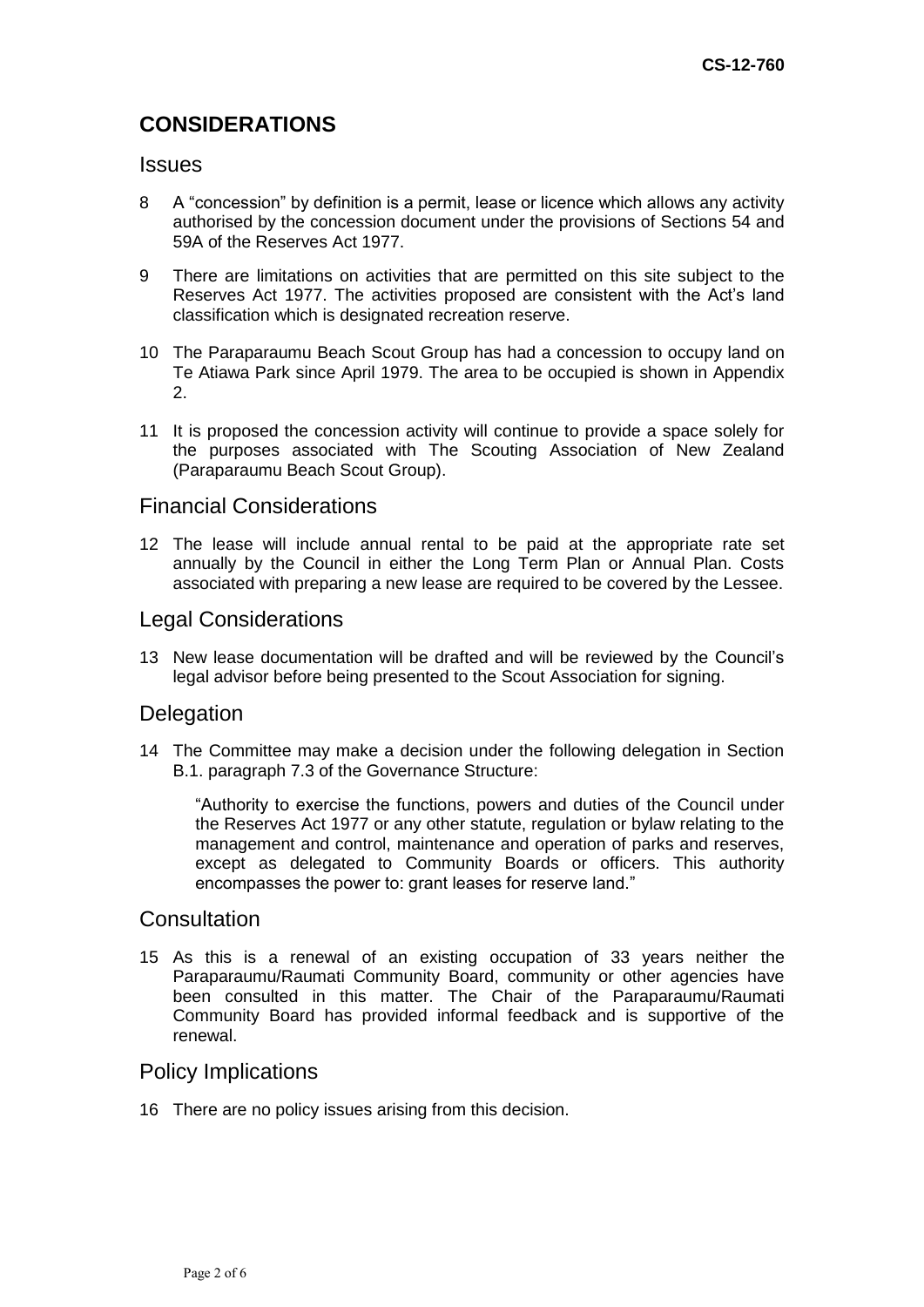### Tāngata Whenua Considerations

17 There are no known issues for consideration relating to iwi or the Treaty of Waitangi.

### Publicity Considerations

18 No public notification is required as this concession is being treated as a reissue of permit under the Reserves Act 1977.

## **RECOMMENDATIONS**

19 That the Committee gives approval to enter into a concession for 10 years with two further 10 year rights of renewal, commencing 01 September 2014, with The Scout Association of New Zealand (Paraparaumu Beach Scout Group), for the land at Te Atiawa Park shown in Appendix 2 to report CS-12-760 at an annual rental set by the Council in the Long Term Plan or Annual Plan.

| Report prepared by:                             | Approved for submission by:                              |                                                        |
|-------------------------------------------------|----------------------------------------------------------|--------------------------------------------------------|
|                                                 |                                                          |                                                        |
|                                                 |                                                          |                                                        |
| <b>Nathan Mourie</b>                            | Alison Law                                               | Sean Mallon                                            |
|                                                 |                                                          |                                                        |
| <b>Leisure and Open Space</b><br><b>Planner</b> | <b>Acting Group Manager</b><br><b>Community Services</b> | <b>Group Manager</b><br><b>Infrastructure Services</b> |

#### **ATTACHMENTS:**

Appendix 1: Reserve Land Rentals

Appendix 2: Plan of land area proposed for concession at Te Kupe Rd Reserve. Appendix 3: Standard Termination Clause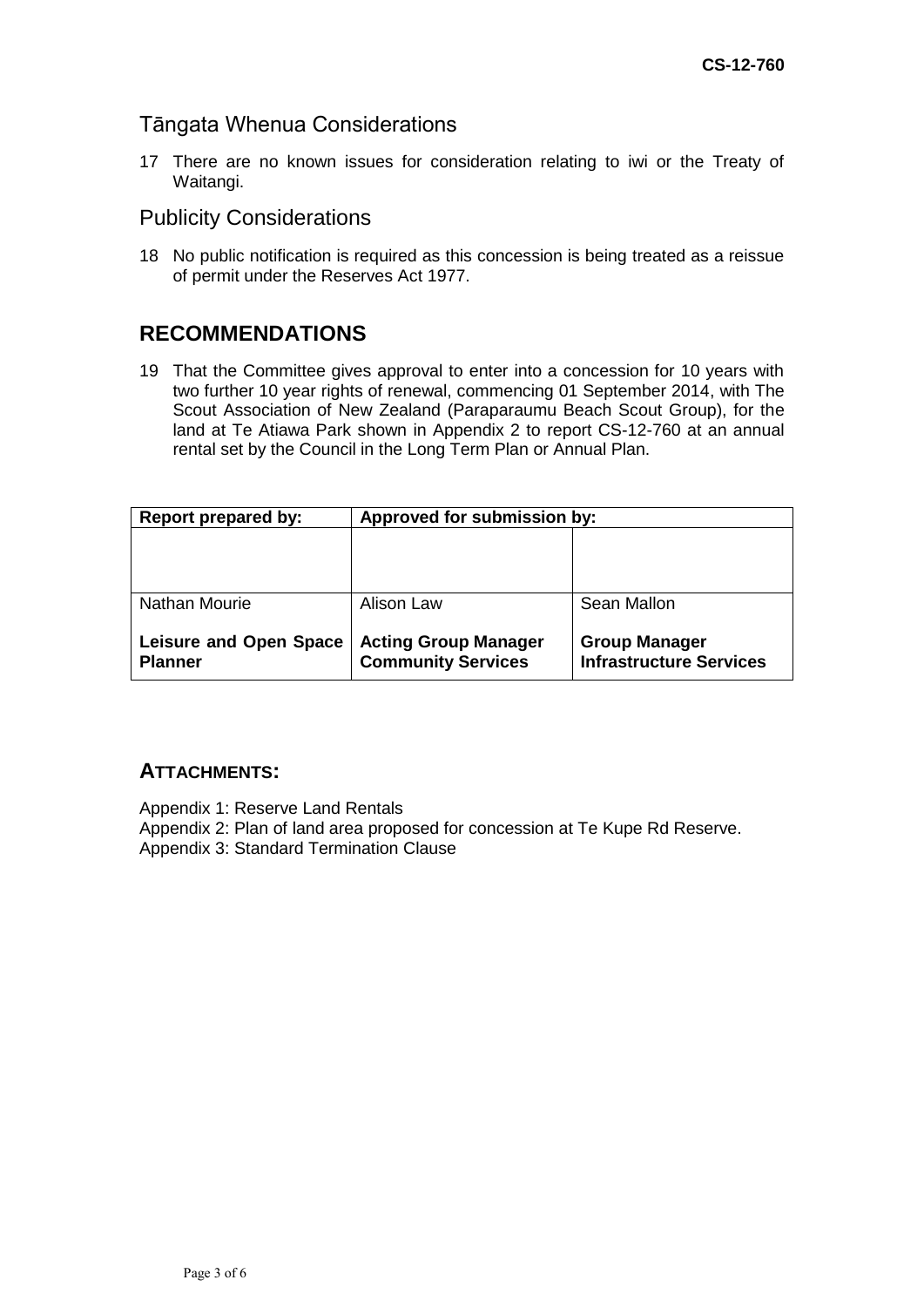# Appendix 1

| <b>KĀPITI COAST DISTRICT COUNCIL</b><br><b>Reserve Land Rentals</b> |                                                     |  |  |
|---------------------------------------------------------------------|-----------------------------------------------------|--|--|
| <b>Reserve Land Type</b>                                            | <b>Charges Effective 1 July 2014</b><br>(incl. GST) |  |  |
| <b>Clubs with Liquor Licences</b>                                   | \$794                                               |  |  |
| <b>Clubs without Liquor Licences</b>                                | \$398                                               |  |  |
| Craft, Hobbies and Other Activities                                 | \$319                                               |  |  |
| Educational (Standard)                                              | \$193                                               |  |  |
| <b>Youth and Service</b>                                            | \$193                                               |  |  |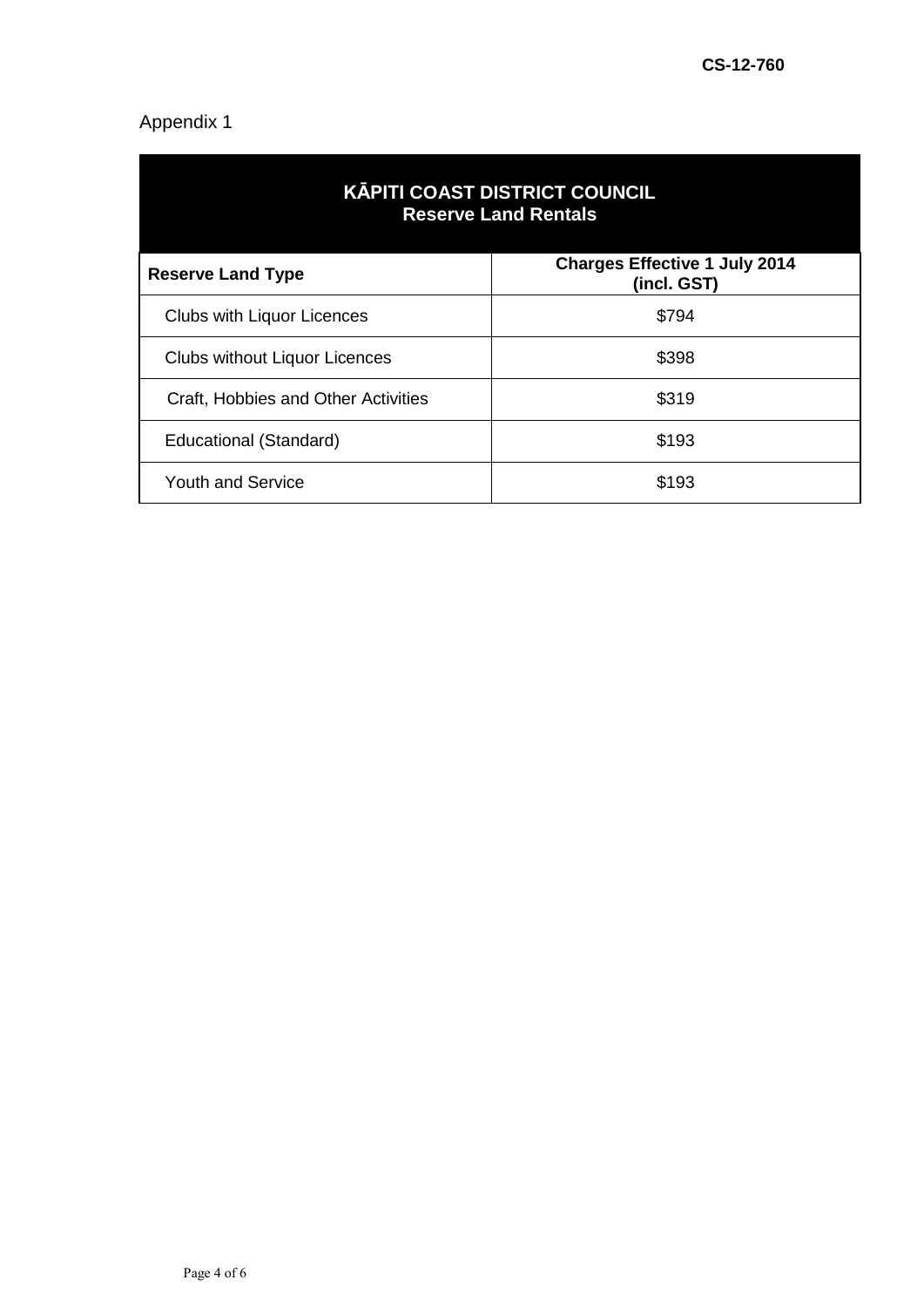# Appendix 2